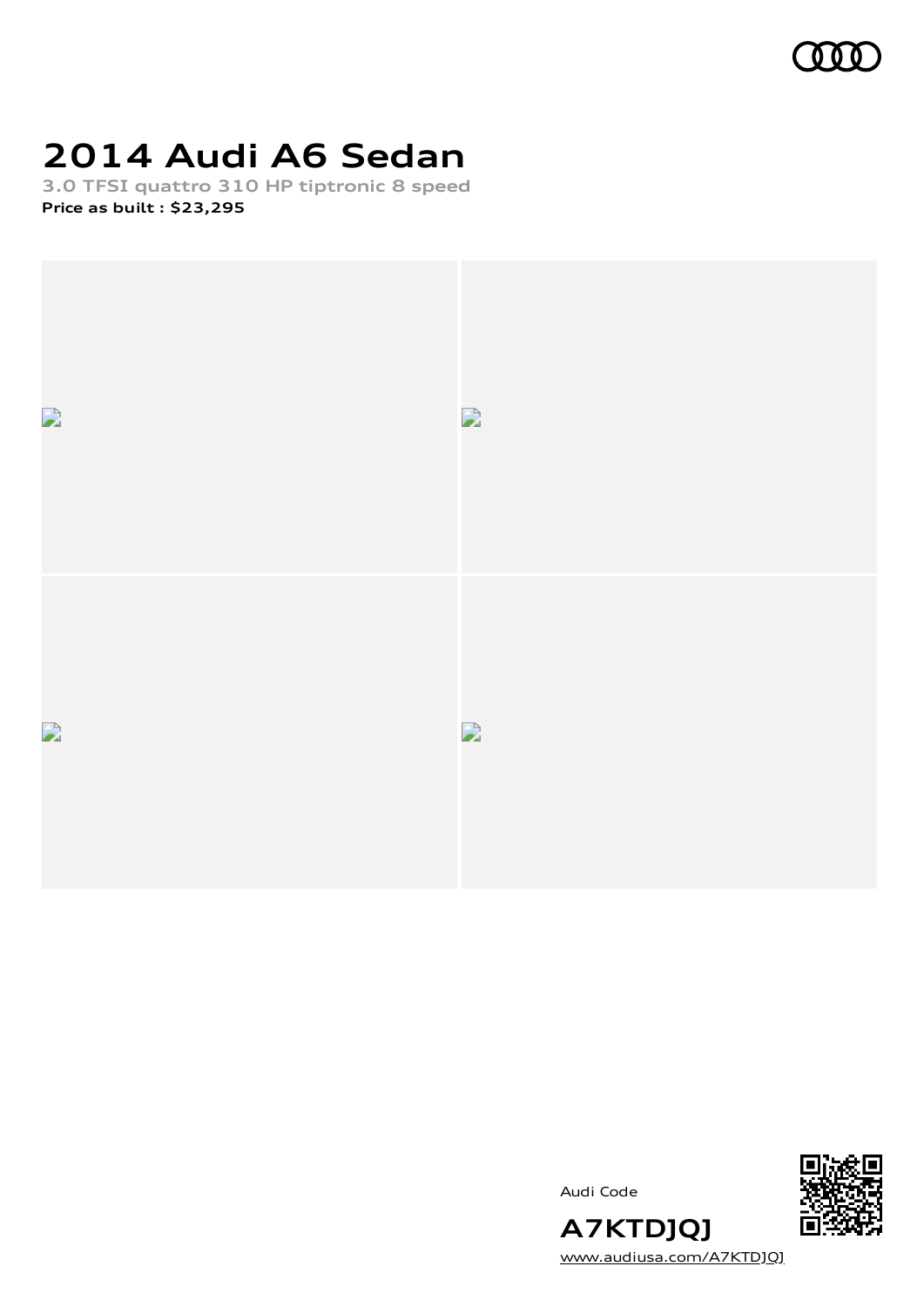## **Summary**

#### **Audi 2014 Audi A6 Sedan** 3.0 TFSI quattro 310 HP tiptronic 8 speed

**Price as buil[t](#page-11-0)** \$23,295

#### **Exterior colour**

Moonlight Blue metallic

#### $\overline{\phantom{a}}$

#### **Further Information**

Type of vehicle Used car Mileage 84,336 miles

**Warranty**

#### **Interior colour**

#### **Technical Specifications**

Engine type Six-cylinder

Displacement/Bore and 2,995/84.5 x 89.0 cc/mm stroke

Top track speed 130 mph mph

Acceleration (0 - 60 mph) 5.3 sec. seconds

#### **Audi Code** A7KTDJQJ

**Your configuration on www.audiusa.com**

No

[www.audiusa.com/A7KTDJQJ](https://www.audiusa.com/A7KTDJQJ)

**Commission number** 627f27420a0e09a92577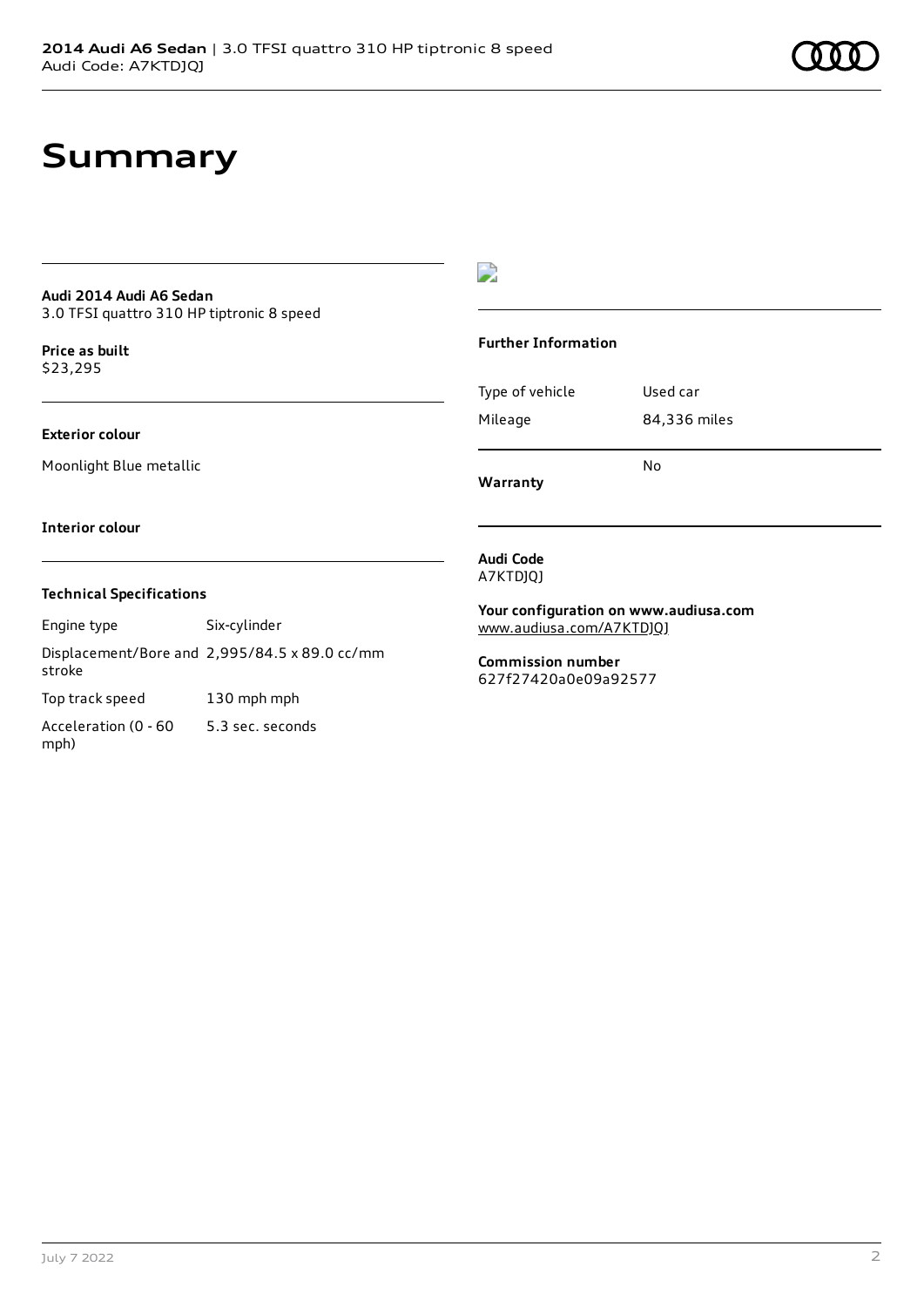Tires 255/35 R20 97Y xl (NAR)

20" 10-spoke V-design wheels with 255/35 summer performance tires

4-zone automatic climate control

Ambient lighting

# **Equipment**

Moonlight Blue metallic

Audi adaptive cruise control with stop & go

Audi advanced key (keyless access)

Power–folding, power–adjustable, auto–dimming, heated side mirrors with memory

Sport suspension

CONTROL CO







**(1/3)**

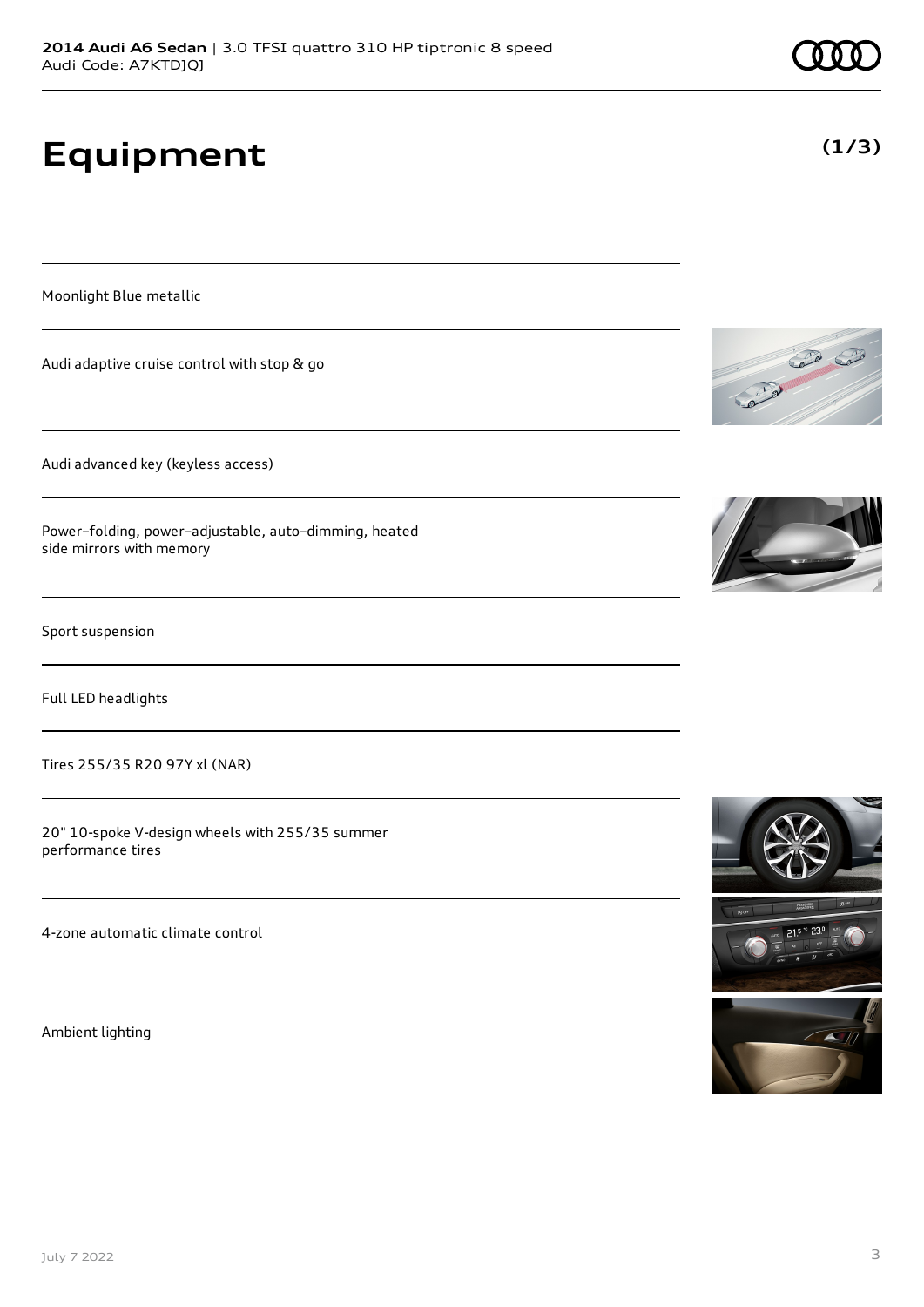# **Equipment**

Heated steering wheel

Power adjustable steering column

Seat ventilation, front

Heated rear seats

MMI touch

Parking system plus (includes front/rear sensors)

Audi pre sense® plus

Top and corner view camera system

BOSE® Surround Sound

Color driver information system

HD Radio™ Technology





**(2/3)**





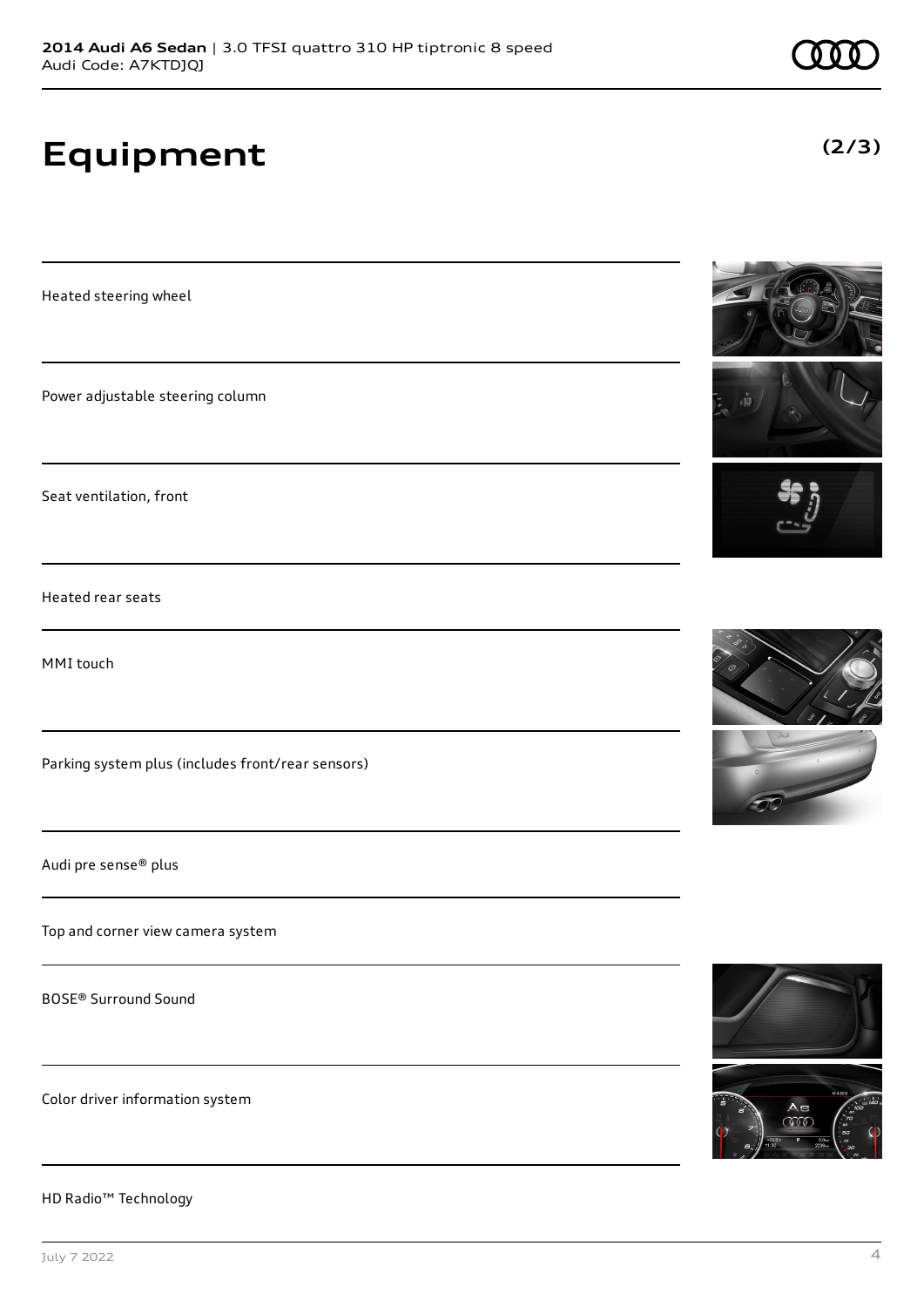# **Equipment**

Audi active lane assist

BLUETOOTH® wireless technology preparation for mobile phone





**(3/3)**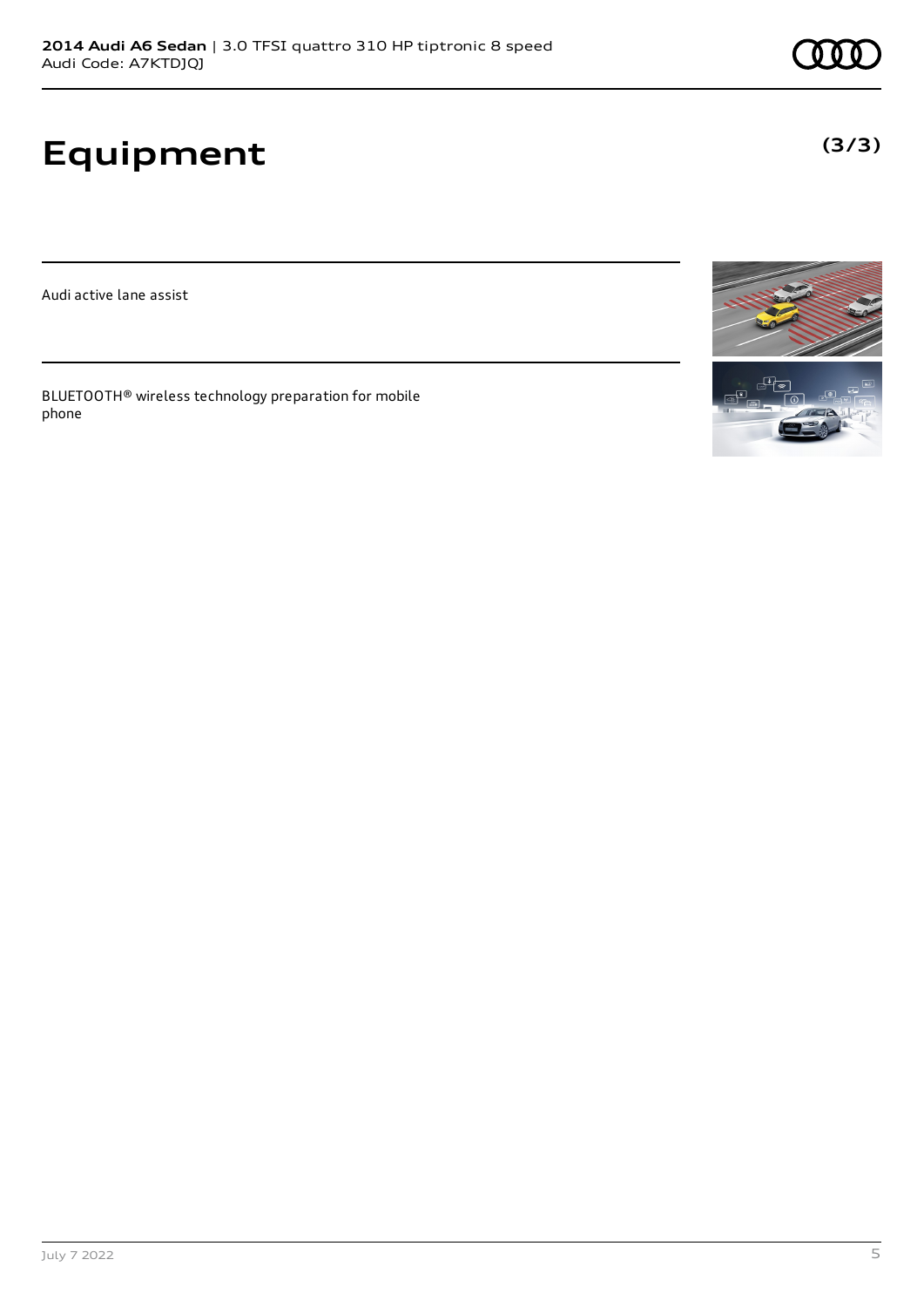# **Standard features**

#### **Safety and Security**

| 4UH             | Driver and front passenger dual-stage<br>airbags, thorax side airbags and Sideguard®<br>head curtain airbags{disclaimer-test2} |
|-----------------|--------------------------------------------------------------------------------------------------------------------------------|
| 1AT             | Anti-lock Brake System (ABS) with Electronic<br>Brake-pressure Distribution (EBD) and brake<br>assist                          |
| UH1             | Electromechanical parking brake                                                                                                |
| VC <sub>2</sub> | Garage door opener (HomeLink®)                                                                                                 |
| 6Y2             | Cruise control speed limit system                                                                                              |
| OZ7             | Power tilt and telescopic adjustable steering<br>column with memory                                                            |
| 7K6             | Tire pressure monitoring system                                                                                                |
| 4X3             | Driver and front passenger knee airbags                                                                                        |
| 8N6             | Light and rain sensor                                                                                                          |
| 3B7             | LATCH                                                                                                                          |

#### **Interior**

| 6N)             | Headliner, standard                                      |
|-----------------|----------------------------------------------------------|
| 4L6             | Interior mirror with automatic anti-glare<br>action      |
| 6E3             | Front center armrest                                     |
| 7F9             | Leather-wrapped shift knob                               |
| 4F <sub>2</sub> | Tailgate/trunk lid release from inside<br>(electrically) |
| 3N7             | Folding rear seatback with pass-through                  |
| 7HA             | Without leather                                          |
| N1F             | leather seating surfaces                                 |
| 5MG             | Dark Brown Walnut inlay                                  |
|                 |                                                          |

#### **Infotainment and Driver Assistance**

| UF7 | Audi music interface with iPod® integration |  |
|-----|---------------------------------------------|--|
|     |                                             |  |

#### **Exterior**

| 0PO        | Dual exhaust outlets with chrome tips        |
|------------|----------------------------------------------|
| <b>1S1</b> | Tool kit in storage compartment in trunk     |
| 8SL        | LED taillight technology and rear fog lights |
| 4KC        | Tinted side and rear windows                 |
| 47B        | Aluminum door sills with S line badge        |
|            |                                              |

#### **Interior**

| <b>WPT</b> | Prestige Package                      |
|------------|---------------------------------------|
| QE1        | Storage nets in backs of front seats  |
| 3FE        | Sunroof                               |
| 7M1        | Door sill trims with aluminium inlays |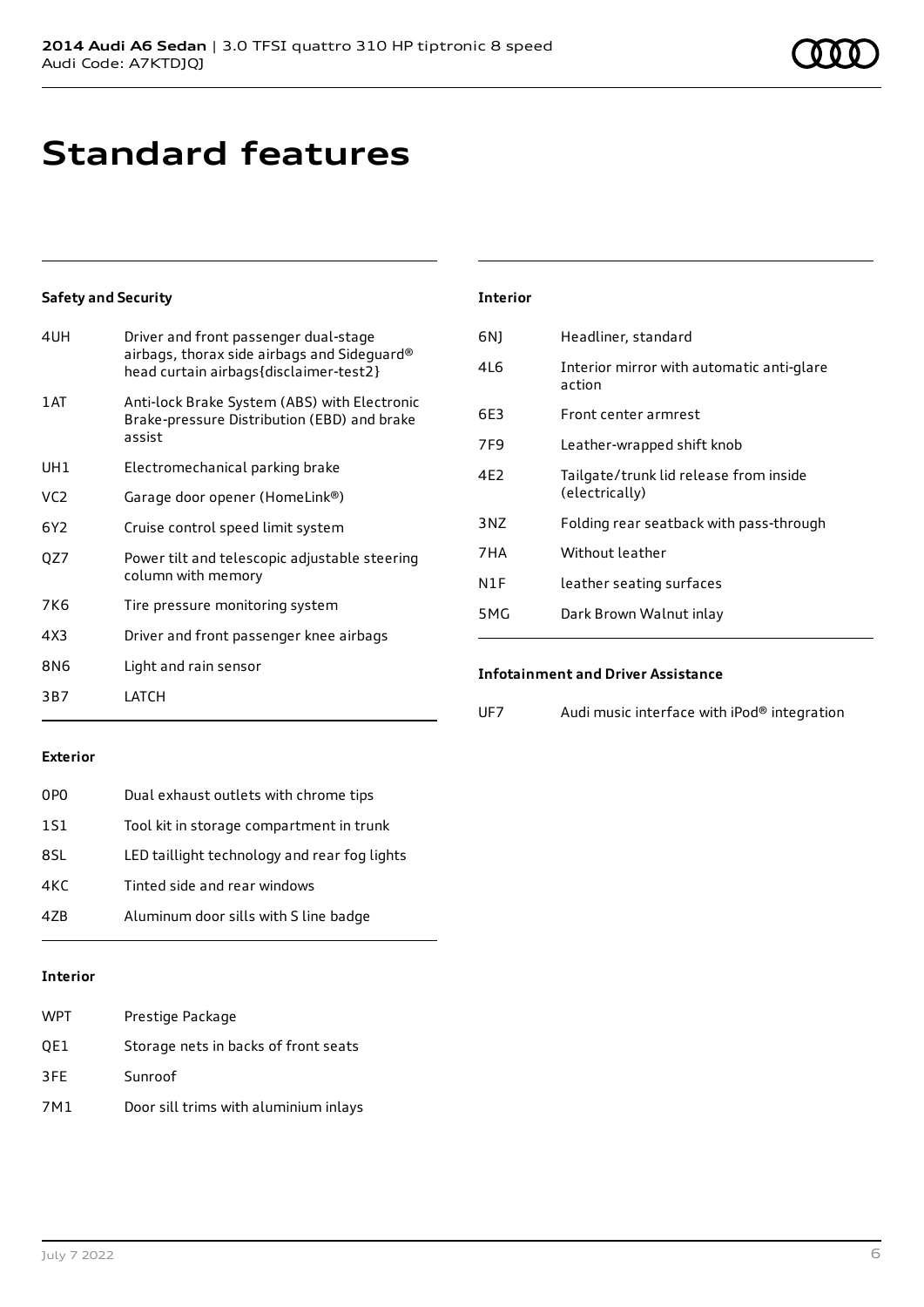# **Dealer remarks**

FRESH INSPECTION! 2014 Audi A6 3.0T Prestige quattro! CLEAN CARFAX/NO ACCIDENTS REPORTED, A6 3.0T Prestige quattro, 4D Sedan, 3.0L TFSI V6 DOHC, 8-Speed Automatic with Tiptronic, quattro, Moonlight Blue Metallic, Velvet Beige w/Leather Seating Surfaces, Cold Weather Package, Driver Assistance Package, Prestige Package. 2014 Audi A6 8-Speed Automatic with Tiptronic 3.0T Prestige quattro quattro 3.0L TFSI V6 DOHC Moonlight Blue Metallic

Recent Arrival! A LITTLE ABOUT US. Unlike most dealers we keep all of our trade in vehicles from our New Audi and New Volkswagen sales, and on many we recondition these vehicles to meet PA State Inspection. We price our trade vehicles aggressively to the market. Give us a call, we're happy to do a fresh walk around and answer any questions you may have about the car as you are on the phone! Our goal is to offer these cars at prices which are usually the least expensive or nearly the least expensive on the internet with very little mark-up. We are experts in shipping and financing, give us a call to schedule your test drive today! 610-777-6500.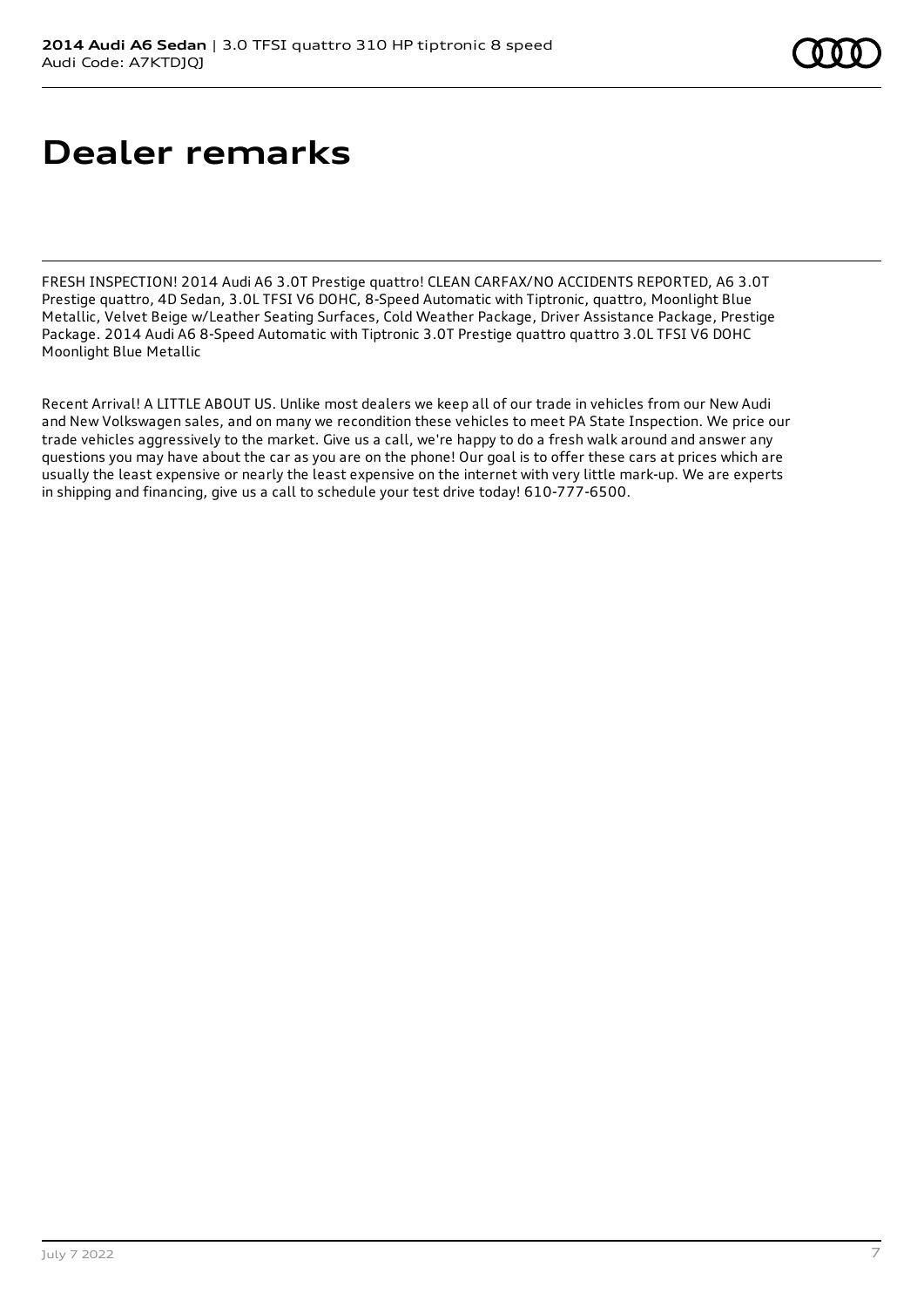# **Technical Specifications**

### **Engineering | Performance**

| Engine type                                 | Six-cylinder                                  |
|---------------------------------------------|-----------------------------------------------|
| Acceleration (0 - 60<br>mph)                | 5.3 sec. seconds                              |
| Engine block                                | Aluminum-alloy                                |
| Induction/fuel injection Supercharged/TFSI® |                                               |
| Cylinder head                               | Aluminum-alloy                                |
| Max. output ps/hp                           | 310 @ 5,500-6,500 @ rpm                       |
| stroke                                      | Displacement/Bore and 2,995/84.5 x 89.0 cc/mm |
| Top track speed                             | 130 mph mph                                   |
| Valvetrain                                  | 24-valve DOHC with variable valve<br>timing   |

#### **Transmission | Drivetrain**

| Gear ratios: 8th         | 0.667 |
|--------------------------|-------|
| Gear ratios: 6th         | 1.000 |
| Gear ratios: Final Drive | 2.848 |
| Gear ratios: 7th         | 0.839 |
| Gear ratios: 4th         | 1.667 |
| Gear ratios: 5th         | 1.285 |
| Gear ratios: 2nd         | 3.143 |
| Gear ratios: 3rd         | 2.106 |
| Gear ratios: Reverse     | 3.317 |
| Gear ratios: 1st         | 4 714 |

### **Steering** Steering type Electromechanical power steering system Turning diameter, curb-39.0 ft to-curb Steering ratio 16.1:1 **Suspension** Front axle Five-link front suspension Rear axle Trapezoidal-link rear suspension **Brakes** Front brakes 14.0 (ventilated disc) in Rear brakes 13.0 (ventilated disc) in **Body** Material ultra® lightweight technologyaluminum exterior body panels and a steel chassis **Warranty | Maintenance** Warranty 4-Year/50,000 mile new vehicle limited warranty Maintenance 12-Month/5,000 mile (whichever occurs first) NO CHARGE first

scheduled maintenance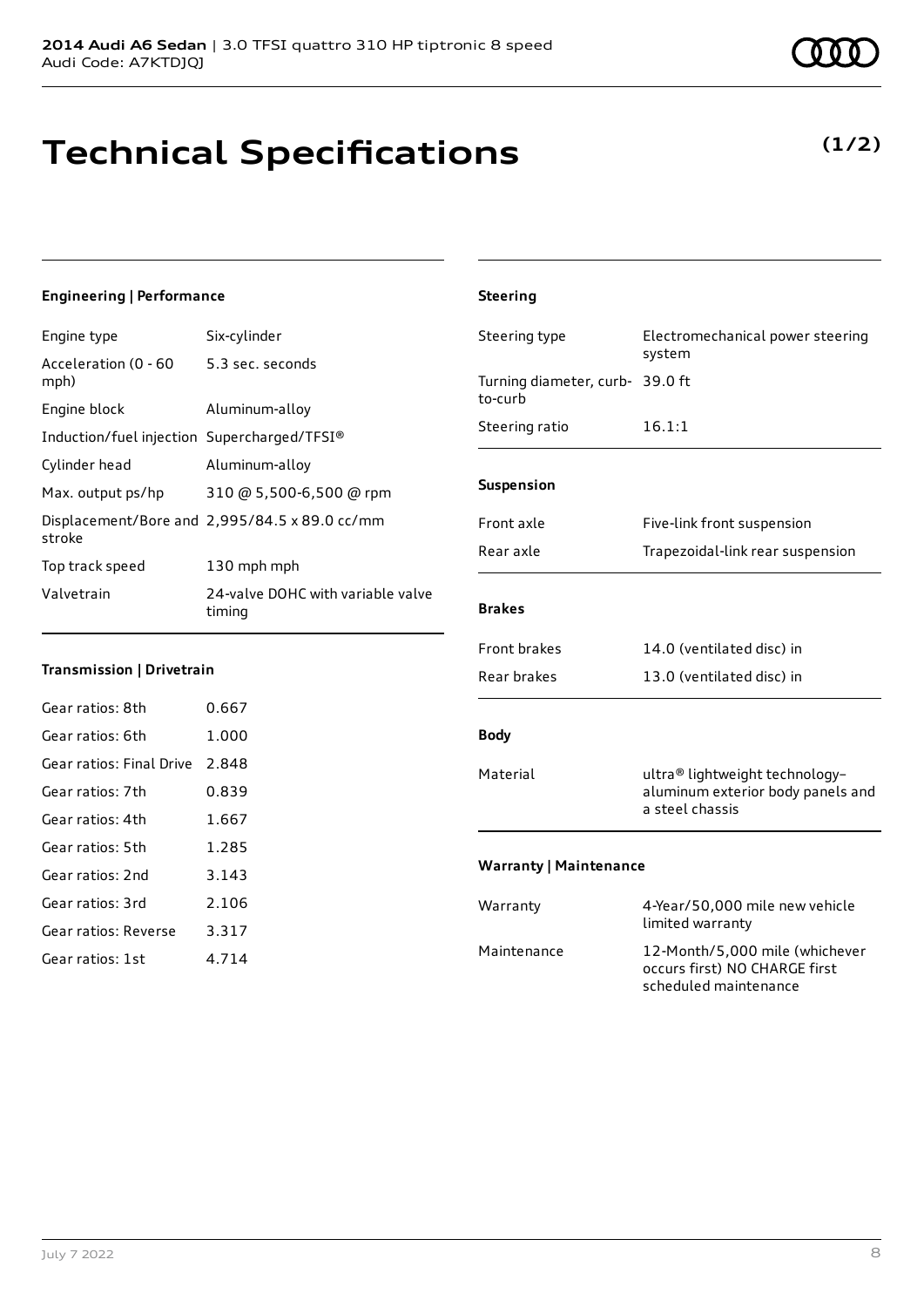## **Technical Specifications**

#### **Exterior Measurements**

| Height                           | 57.8 in   |
|----------------------------------|-----------|
| Overall width without<br>mirrors | 73.8 in   |
| Length                           | 193.9 in  |
| Wheelbase                        | 114.7 in  |
| Drag coefficient                 | .28 Cw    |
| Overall width with<br>mirrors    | $82.1$ in |
| Track rear                       | 63.7 in   |
| <b>Track front</b>               | 64.1 in   |
| Curb weight                      | 4,101 lb  |

#### **Interior measurements**

| Seating capacity                          | 5                 |
|-------------------------------------------|-------------------|
| Shoulder room, rear                       | 56.3 in           |
| Leg room, rear                            | 37.4 in           |
| Shoulder room, front                      | 57.5 in           |
| Head room, rear                           | 37.8 in           |
| Leg room, front                           | 41.3 in           |
| Head room, front                          | 37.2 in           |
| Cargo volume, rear<br>seatbacks up/folded | 14.1 cu ft, cu ft |

#### **(2/2)**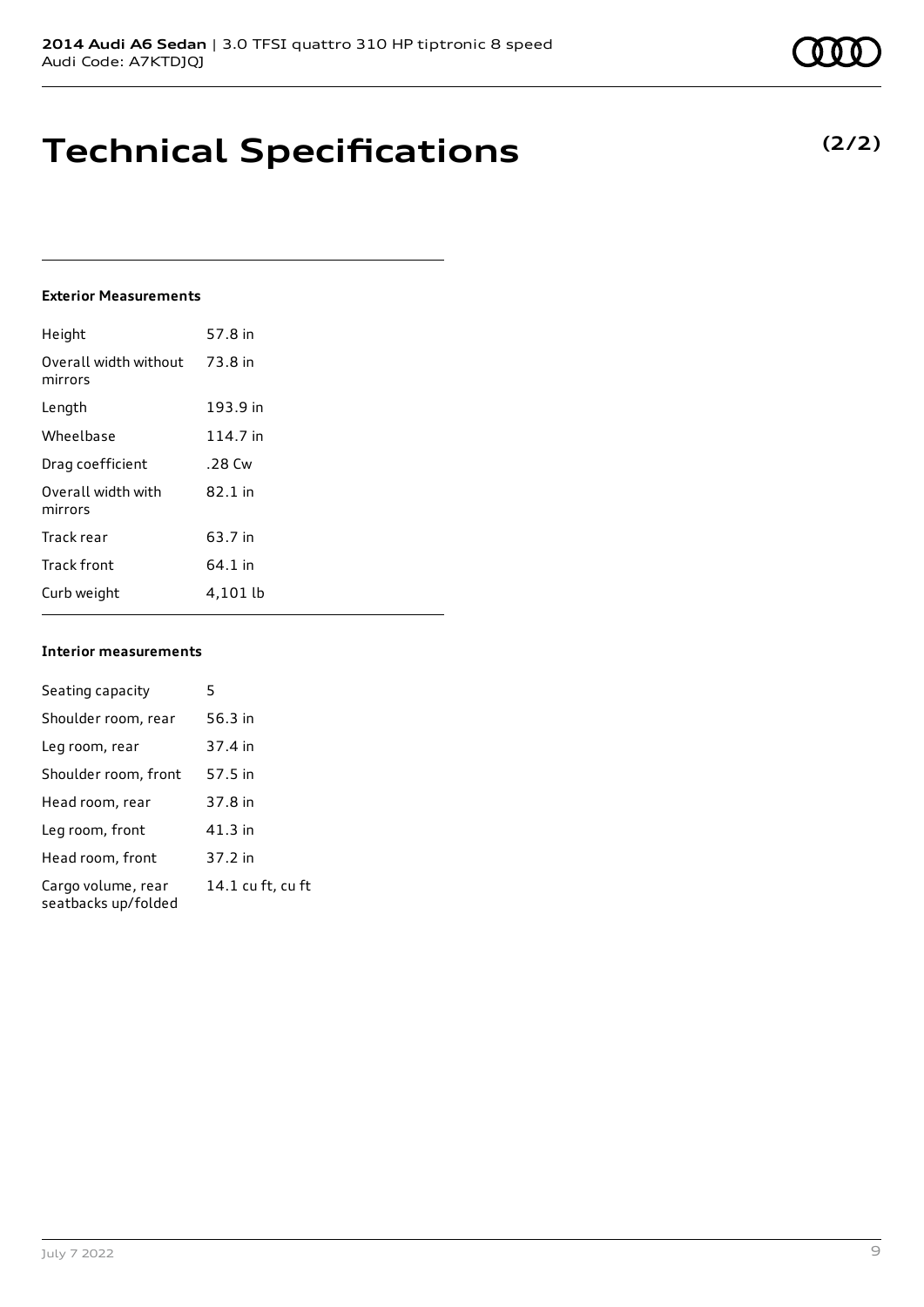

### **Consumption- and emission**

**Consumption by NEDC**

combined 25 mpg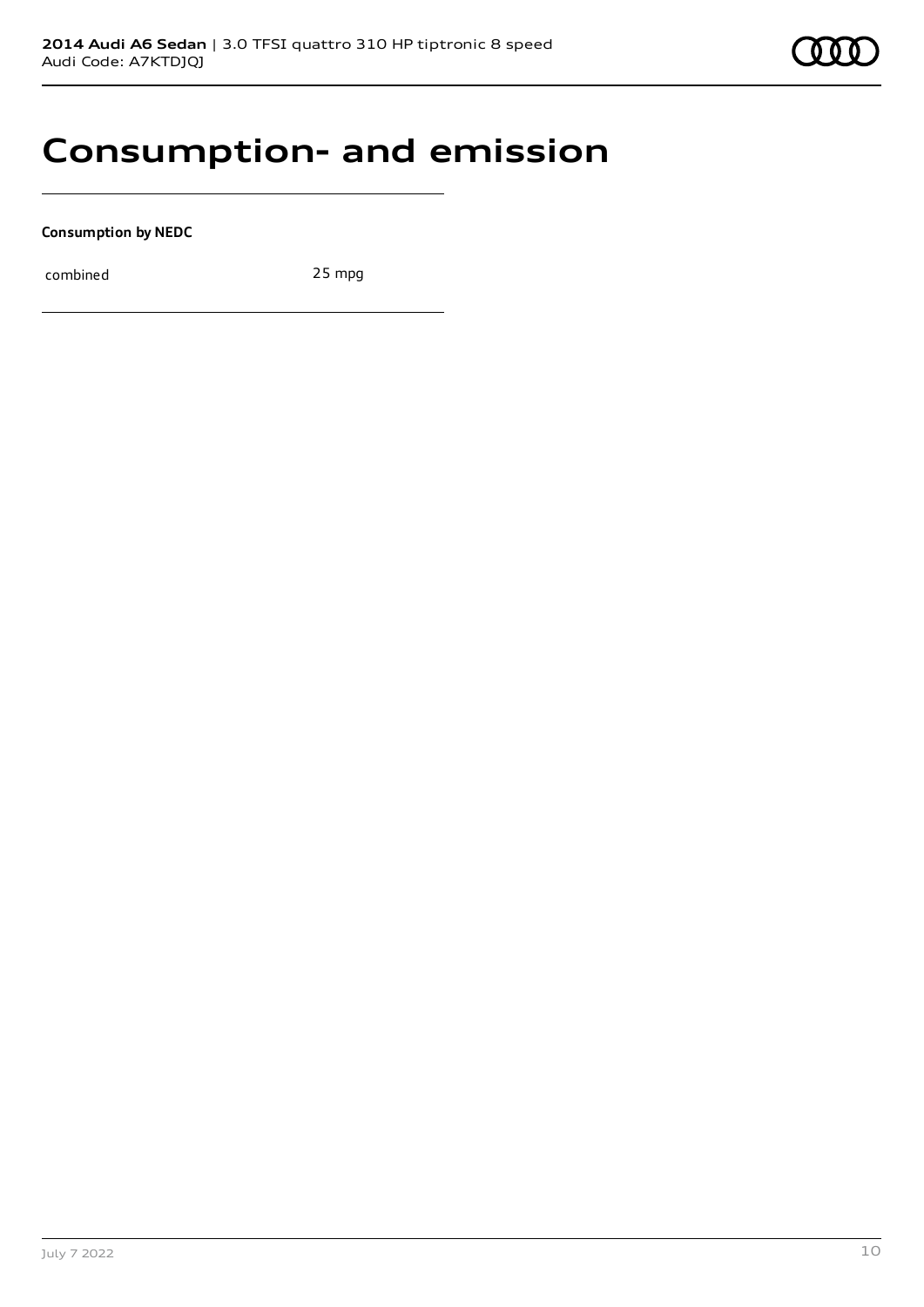

### **Contact**

Dealer **Audi Reading**

2746 Bernville Rd 19533 Leesport PA

Phone: +16107776501 FAX: 6107752794

www: [https://www.audireading.com](https://www.audireading.com/)